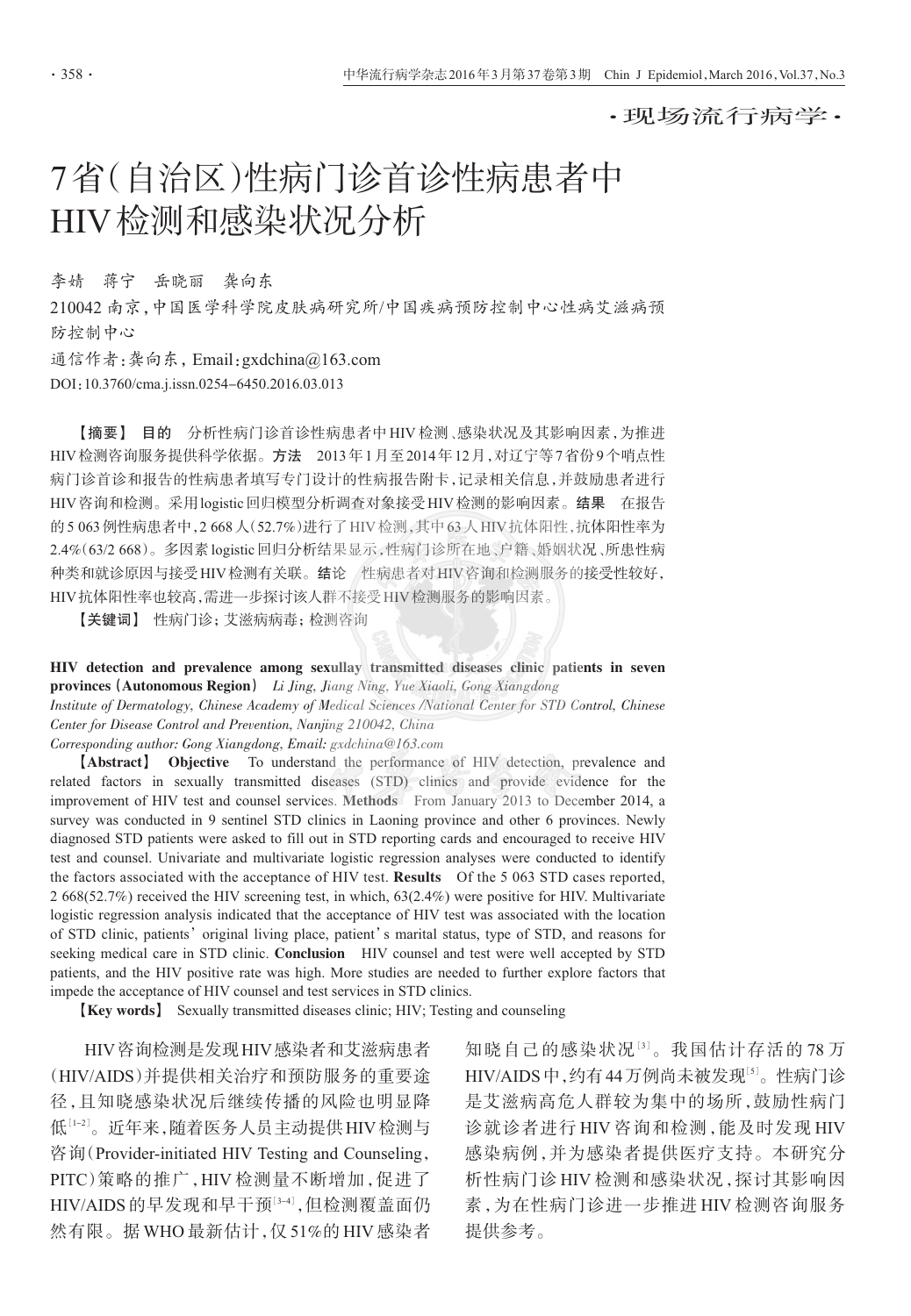## 对象与方法

1. 数据来源, 为加强规范性病病例诊断与报告, 2013年起在部分省份选取具备一定条件(有单独的 性病诊室、具备良好的性病实验室检测条件)的皮肤 性病门诊设立哨点,在使用传染病报告卡的基础上, 同时使用专门的性病报告附卡,更全面地收集首诊 性病病例及其相关信息。2013年1月至2014年 12月,辽宁、浙江、安徽、江西、湖北、广西和海南7省 份共9个哨点门诊连续上报完整的性病报告附卡 数据。

2. 研究对象: 2013-2014年9个哨点门诊首次 诊断和报告的性病病例。报告的性病病种包括梅 毒、淋病、生殖道沙眼衣原体感染、尖锐湿疣和生殖 器病疹,共5种。

3. 研究方法及内容: 哨点门诊医生对符合国家 诊断标准且首次诊断的性病病例填写性病报告附 卡,内容包括社会人口学信息、感染途径、症状体征 和实验室检测等。同时在诊疗过程中,按照知情不 拒绝的原则,鼓励性病患者讲行HIV咨询和检测,并 在附卡上记录接受情况和初筛结果。对愿意进行 HIV检测的个体,采集静脉血3~5ml.由哨点门诊 HIV初筛实验室进行检测。采用血清 ELISA 方法进 行HIV 抗体检测(珠海丽珠试剂股份有限公司生产 的人类免疫缺陷病毒抗体诊断试剂),检测结果呈阳 性者判定为HIV抗体初筛阳性。

4. 统计学分析: 所有资料输入 EpiData 3.1 数据 库,统计分析采用SPSS 13.0软件。同一门诊报告的 病例,依据姓名、性别、年龄、住址等变量发现和剔除 可能的重复病例。在数据分析中,将性病种类分为 梅毒和其他性病,将感染涂径分为男男性接触和异 性性接触,将地区按地理接近性分为北方省份(辽 宁)、东部省份(浙江、安徽、江西和湖北)和南方省份 (广西和海南)。率的比较采用x2检验。采用logistic 回归分析与HIV抗体阳性相关的因素。分类变量采 用 Indicator 方法编码给出哑变量赋值。单因素 logistic 回归分析有意义的变量(P<0.05)纳入多因 素分析,选择逐步拟合法建立回归模型,引入和剔除 变量的标准分别是 P<0.05 和 P>0.1。

### 结 果

1. 基本情况: 2013年报告 5 种性病 2 554 例, 2014年报告2 509例,共5 063例。5种性病分别为 梅毒1688例,淋病831例,生殖道沙眼衣原体感染

1 160 例, 尖锐湿疣 1 092 例, 生殖器疱疹 292 例。其 中,男性3 384人(占66.8%);平均年龄为(35土 12) 岁, 以20~49 岁为主(占81.1%), 50 岁及以上者 652 人(占12.9%):4325 例患者来自哨点门诊所在 市(占85.4%):3320人婚姻状况为在婚(占65.6%), 未婚者1545人(占30.5%):2178人教育程度为高中 (占43.0%),初中1595人(占31.5%),大专及以上 897人(占17.7%)。2013和2014年研究对象的人口 学特征无统计学差异。

2. 行为学特征: 4 344 人就诊原因为出现性病相 关症状(占85.8%),仅470人因自愿检测而就诊(占 9.3%)。最可能的性病感染涂径依次为商业异性性 接触 2 130 人 (42.1%). 固定异性性伴1 537 人 (30.4%), 偶遇异性性伴872人(17.2%) 和男男性接 <u>触111人(2.2%)。</u>

3. HIV 检测情况及影响因素: 5 063 例性病患者 中、有 2 668 例进行了 HIV 检测, HIV 检测率为 52.7%。单因素 logistic 回归分析显示,哨点门诊所 在地区、年龄、教育程度、户籍、婚姻状况、所患性病 病种、就诊原因和性病感染涂径均与接受HIV检测 相关。多因素logistic回归分析显示,在北方和东部 省份哨点门诊就诊、户籍为本省其他市或外省、未婚 或离异、患有梅毒、因出现症状或性伴通知而就诊的 患者更有可能接受HIV检测(表1)。

4. HIV 抗体初筛阳性率及影响因素: 在进行 HIV检测的2 668人中, 63人检测结果呈阳性, 初筛 阳性率为2.4%。单因素分析发现与HIV初筛阳性 显著相关的变量为:性别、教育程度、婚姻状况、所患 性病病种和性病感染途径。多因素分析显示:男性、 未婚、患有梅毒、性病感染途径为男男性接触的患者 有更高的HIV初筛阳性率(表2)。

#### 讨 论

我国自2008年在医疗机构中推动 PITC 策略以 来,HIV检测数明显增加,发现病例数也相应增加, 医疗机构已经成为发现 HIV/AIDS 的主要来源[4]。 其中,性病门诊检测发现病例占医疗机构发现病例 的比例也有所上升,且性病门诊就诊者的阳性检出 率较高[4,6]。提示扩大检测后,性病门诊发现HIV病 例的效果较好。本研究中,52.7%的性病患者愿意接 受PITC并进行了HIV检测。四川省一项调杳发现 医疗机构门诊就诊者中47.7%接受PITC并进行了 HIV检测[7],另一项在妇科门诊的调查发现44.4%的 就诊者愿意接受 PITC 服务[8],接受率均略低于本研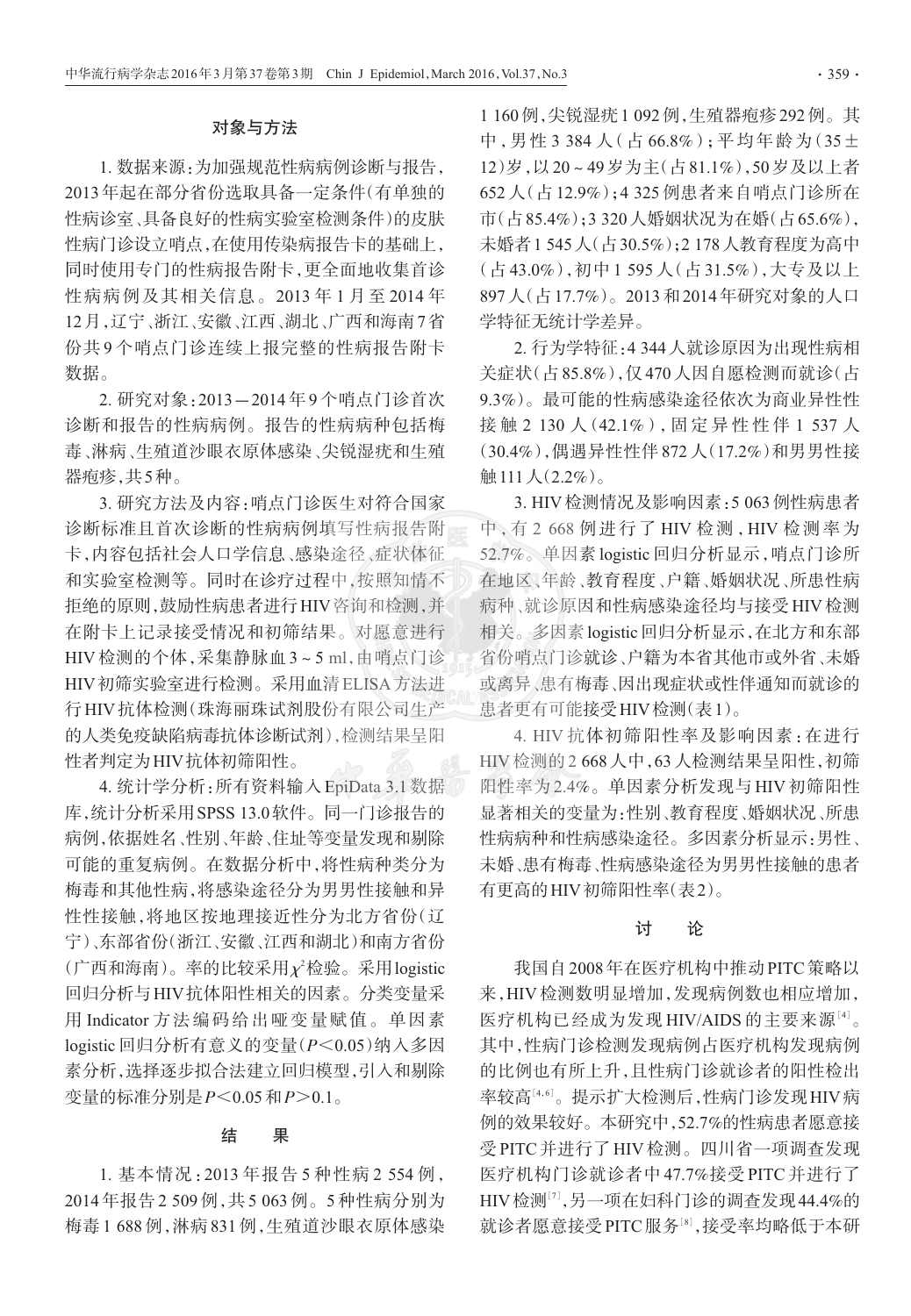表1 门诊首诊性病患者中HIV检测情况及影响因素分析

表2 门诊首诊性病患者中HIV初筛阳性率 **74 影响国夷公拆** 

| 影响因素           | 珦宜人致<br>$(n=$<br>5063) | HI V<br>检出率<br>$(\%)$ | $OR$ 值<br>$(95\%CI)$                      | $aOR$ 值<br>$(95\% CI)$ | 及影 門 凶 糸 刀 忉   |                     |         |                                                 |                        |
|----------------|------------------------|-----------------------|-------------------------------------------|------------------------|----------------|---------------------|---------|-------------------------------------------------|------------------------|
|                |                        |                       |                                           |                        | 特征             | 检测人数 HIV初筛<br>$(n=$ | 阳性率     | OR值<br>$(95\%CI)$                               | $aOR$ 值<br>$(95\% CI)$ |
| 省份             |                        |                       |                                           |                        |                | 2 6 6 8 )           | $(\%)$  |                                                 |                        |
| 北方             | 1 0 5 3                | 84.0                  | $10.7(8.9 \sim 12.9)$ 4.4(3.6 $\sim$ 5.5) |                        | 省份             |                     |         |                                                 |                        |
| 东部             | 1513                   | 63.8                  | $3.6(3.2 \sim 4.1)$ $3.4(2.9 \sim 3.9)$   |                        | 北方             | 884                 | 2.5     | $1.0(0.5 \sim 1.8)$                             |                        |
| 南方             | 2 4 9 7                | 32.8                  | 1.0                                       | 1.0                    | 东部             | 965                 | 2.1     | $0.8(0.4 \sim 1.5)$                             |                        |
| 性别             |                        |                       |                                           |                        | 南方             | 819                 | 2.6     | 1.0                                             |                        |
| 男              | 3 3 8 4                | 51.8                  | $0.9(0.8 \sim 1.0)$                       |                        | 性别             |                     |         |                                                 |                        |
| 女              | 1679                   | 54.6                  | 1.0                                       |                        | 男              | 1752                | 3.4     | $10.8(3.4 \sim 34.5) 6.3(1.9 \sim 21.0)$        |                        |
| 年龄组(岁)         |                        |                       |                                           |                        | 女              | 916                 | 0.3     | 1.0                                             | 1.0                    |
| $<$ 20         | 303                    | 62.0                  | 1.0                                       |                        | 年龄组(岁)         |                     |         |                                                 |                        |
| $20 \sim$      | 1665                   | 56.4                  | $0.8(0.6 \sim 1.0)$                       |                        | $<$ 20         | 188                 | $1.1\,$ | 1.0                                             |                        |
| $30 \sim$      | 1416                   | 48.9                  | $0.6(0.5 \sim 0.8)$                       |                        | $20 \sim$      | 939                 | 3.9     | $3.8(0.9 \sim 16.0)$                            |                        |
| $40 \sim$      | 1 0 2 7                | 46.3                  | $0.6(0.4 \sim 0.7)$                       |                        | $30 \sim$      | 693                 | 2.0     | $1.9(0.4 \sim 8.5)$                             |                        |
| $\geqslant$ 50 | 652                    | 57.1                  | $0.9(0.6 \sim 1.1)$                       |                        | $40 \sim$      | 476                 | 1.1     | $1.0(0.2 \sim 5.1)$                             |                        |
| 教育程度           |                        |                       |                                           |                        | $\geqslant$ 50 | 372                 | 1.3     | $1.3(0.2 \sim 6.6)$                             |                        |
| 小学及以下          | 393                    | 51.1                  | 1.0                                       |                        | 教育程度           |                     |         |                                                 |                        |
| 初中             | 1595                   | 51.7                  | $1.0(0.8 \sim 1.3)$                       |                        | 小学及以下          | 201                 | 0.5     | 1.0                                             |                        |
| 高中             | 2 1 7 8                | 51.9                  | $1.0(0.8 \sim 1.3)$                       |                        | 初中             | 825                 | 1.3     | $2.7(0.3 \sim 21.1)$                            |                        |
| 大专及以上          | 897                    | 57.0                  | $1.3(1.0 \sim 1.6)$                       |                        | 高中             | 1 1 3 1             | 2.1     | $4.3(0.6 \sim 32.2)$                            |                        |
| 户籍             |                        |                       |                                           |                        | 大专及以上          | 511                 | 5.3     | $11.2(1.5 \sim 82.7)$                           |                        |
| 本市             | 4 3 2 5                | 50.6                  | 1.0                                       | 1.0                    | 户籍             |                     |         |                                                 |                        |
| 本省其他市          | 557                    | 61.2                  | $1.5(1.3 \sim 1.8)$                       | $1.7(1.4 \sim 2.1)$    | 本市             | 2 1 8 7             | 2.2     | 1.0                                             |                        |
| 外省             | 181                    | 77.3                  | $3.3(2.3 \sim 4.8)$                       | $3.4(2.3 \sim 5.1)$    | 本省其他市          | 341                 | 2.6     | $1.2(0.6 \sim 2.5)$                             |                        |
| 婚姻状况           |                        |                       |                                           |                        | 外省             | 140                 | 4.3     | $2.0(0.8 \sim 4.7)$                             |                        |
| 未婚             | 1 5 4 5                | 60.8                  | $1.7(1.5 \sim 1.9)$                       | $1.3(1.1 - 1.5)$       | 婚姻状况           |                     |         |                                                 |                        |
| 在婚             | 3 3 2 0                | 48.0                  | 1.0                                       | 1.0                    | 未婚             | 940                 | 5.0     | $5.9(3.3 \sim 10.9) 2.8(1.4 \sim 5.5)$          |                        |
| 离异及其他          | 198                    | 67.2                  | $2.2(1.6 \sim 3.0)$                       | $1.4(1.0 \sim 2.0)$    | 在婚             | 1595                | 0.9     | 1.0                                             | 1.0                    |
| 性病病种           |                        |                       |                                           |                        | 离异及其他          | 133                 | 1.5     | $1.7(0.4 \sim 7.7)$ $0.8(0.2 \sim 4.0)$         |                        |
| 梅毒             | 1688                   | 85.2                  | $10.0(8.6 \sim 11.7)$ 7.5(6.2 $\sim$ 8.9) |                        | 性病病种           |                     |         |                                                 |                        |
| 其他             | 3 3 7 5                | 36.4                  | 1.0                                       | 1.0                    | 梅毒             | 1438                | 3.4     | $3.1(1.7 \sim 5.6)$ $2.2(1.1 \sim 4.3)$         |                        |
| 就诊原因           |                        |                       |                                           |                        | 其他             | 1 2 3 0             | 1.1     | 1.0                                             | 1.0                    |
| 出现症状           | 4 3 4 4                | 52.7                  | $1.7(1.4 \sim 2.0)$                       | $1.8(1.4 - 2.3)$       | 就诊原因           |                     |         |                                                 |                        |
| 自愿性病检测         | 470                    | 40.0                  | 1.0                                       | $\sqrt{1.0}$           | 出现症状           | 2 2 9 0             | 2.3     | $1.1(0.4 \sim 3.0)$                             |                        |
| 性伴通知或转诊        | 249                    | 76.3                  | $4.8(3.4 \sim 6.8)$ $1.8(1.2 \sim 2.7)$   |                        | 自愿性病检测         | 188                 | 3.7     | $1.8(0.5 \sim 6.2)$                             |                        |
| 性病感染途径         |                        |                       |                                           |                        | 性伴通知或转诊        | 190                 | 2.1     | 1.0                                             |                        |
| 男男性接触          | $111\,$                | 71.2                  | $2.3(1.5 \sim 3.4)$                       |                        | 性病感染途径         |                     |         |                                                 |                        |
| 异性性接触          | 4952                   | 52.3                  | 1.0                                       |                        | 男男性接触          | 79                  | 45.6    | 79.4<br>$(44.3 \sim 142.3)$ $(118.2 \sim 66.5)$ | 34.8                   |

异性性接触

2 5 8 9

究。这可能与调查地区和调查对象的门诊来源不同 有关,性病患者因自身的风险行为或症状可能更容 易接受HIV检测。此外,性病门诊可以使用假名就 诊,提供了更好的隐私保护环境,避免了实名检测引 起隐私泄露的顾虑[8]。本研究提示PITC策略在性 病门诊中有较好的接受性,可为扩大HIV检测和发 现病例提供重要涂径。

哨点门诊所在地区、户籍、婚姻状况、所患性病 病种和就诊原因等因素与接受HIV检测相关。南方 省份(广西和海南)是我国艾滋病疫情较为严重的地 区,而本研究中该地区性病门诊患者进行HIV检测 的比例不足1/3,明显低于北方和东部省份,提示当 地性病门诊应当从就诊环境、医务人员态度技能和 患者的知识态度等多方面寻找原因,改善患者对 PITC服务的接受性。来自本省其他城市或外省的 较来自本市的性病患者更愿意接受HIV检测,这可 能是因为外地患者离家远,遇到熟人的可能性很小, 对隐私泄露的顾虑较小。未婚或离异较当前在婚的 患者更愿意接受HIV检测,这可能与在婚患者考虑 到婚姻家庭等因素而对HIV检测的顾虑更多有关。 与其他性病患者相比,梅毒患者可能因为对自身风 险的评估更高、或抽血检测而更易于接受 HIV 检 测。这些结果提示医务人员应依据患者的具体情 况,有针对性地消除他们的顾虑,鼓励接受PITC服 务。然而,仍然有近半数的性病患者拒绝接受PITC

 $1.0 \t 1.0 \t 1.0$